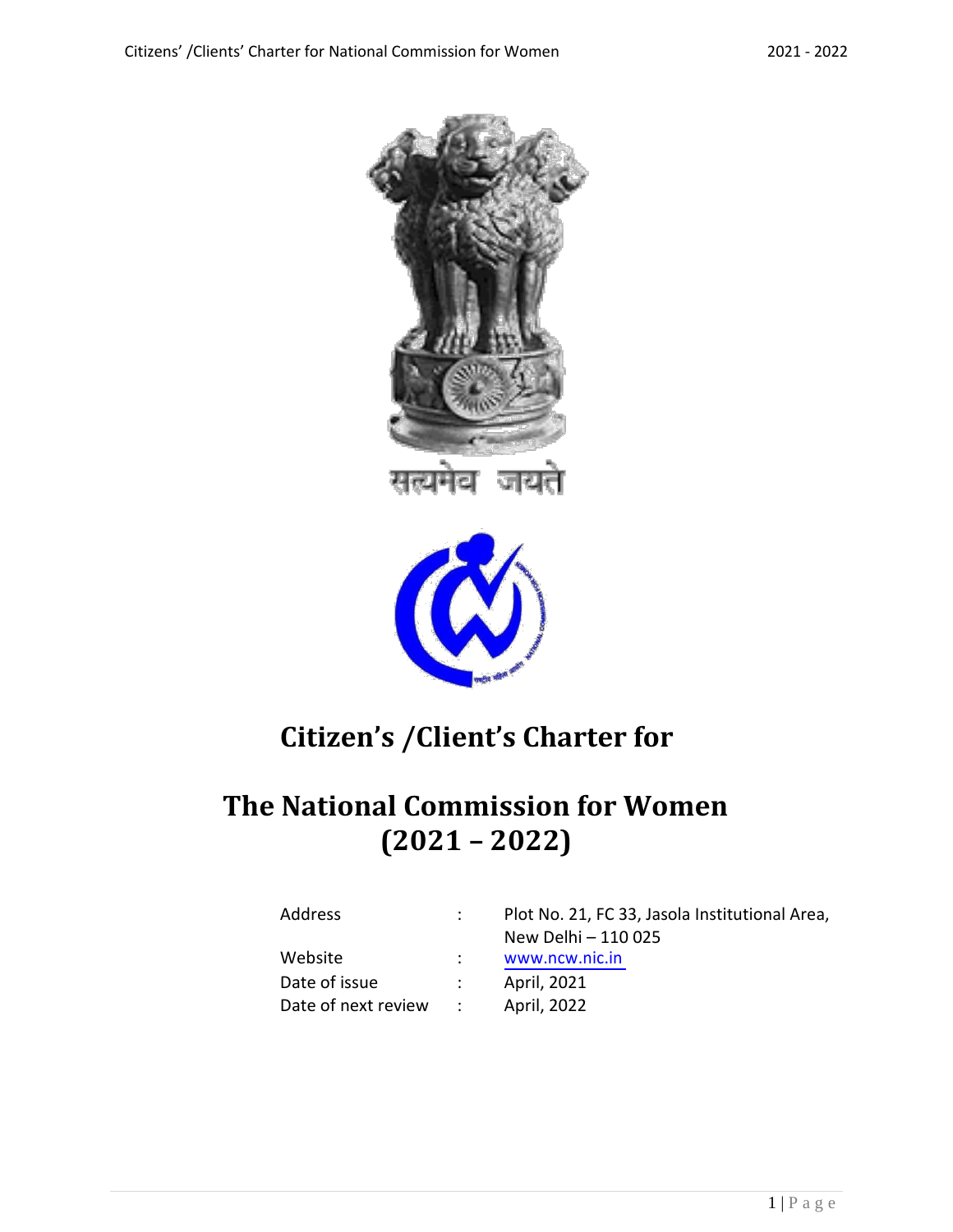## **Our Vision**

The Indian Woman, secure in her home and outside, fully empowered to access all her rights and entitlements, with opportunity to contribute equally in all walks of life.

#### **Mission**:

## **Mission – Women:**

To strive towards enabling women to achieve equality and equal participation in all spheres of life by securing her due rights and entitlements through suitable policy formulation, legislative measures, effective enforcement of laws, implementation of schemes/policies and devising strategies for solution of specific problems/situations arising out of discrimination and atrocities against women.

## **Functions of the Commission:**

- **(1)** As per Section 10 of NCW Act, the Commission has the following functions:
	- (a) Investigate and examine all matters relating to the safeguards provided for women under the Constitution and other laws:
	- (b) Present to the Central Government annually and at such other times as the Commission may deem fit, reports upon the working of those safeguards:
	- (c) Make in such reports recommendations for the effective implementation of those safeguards for improving the conditions of women by the Union or any State:
	- (d) Review, from time to time, the existing provisions of the Constitution and other laws affecting women and recommend amendments thereto so as to suggest remedial legislative measures to meet any lacunae, inadequacies or shortcomings in such legislation:
	- (e) Take up the cases of violation of the provisions of the Constitution and of other laws relating to women with the appropriate authorities;
	- (f) Look into complaints and take *suo-moto* notice of matters relating to :-
		- (i) deprivation of women's rights;
		- (ii) non-implementation of laws enacted to provide protection to women and also to achieve the objective of equality and development;
		- (iii) non-compliance of policy decisions, guidelines or instructions aimed at mitigating hardships and ensuring welfare and providing relief to women,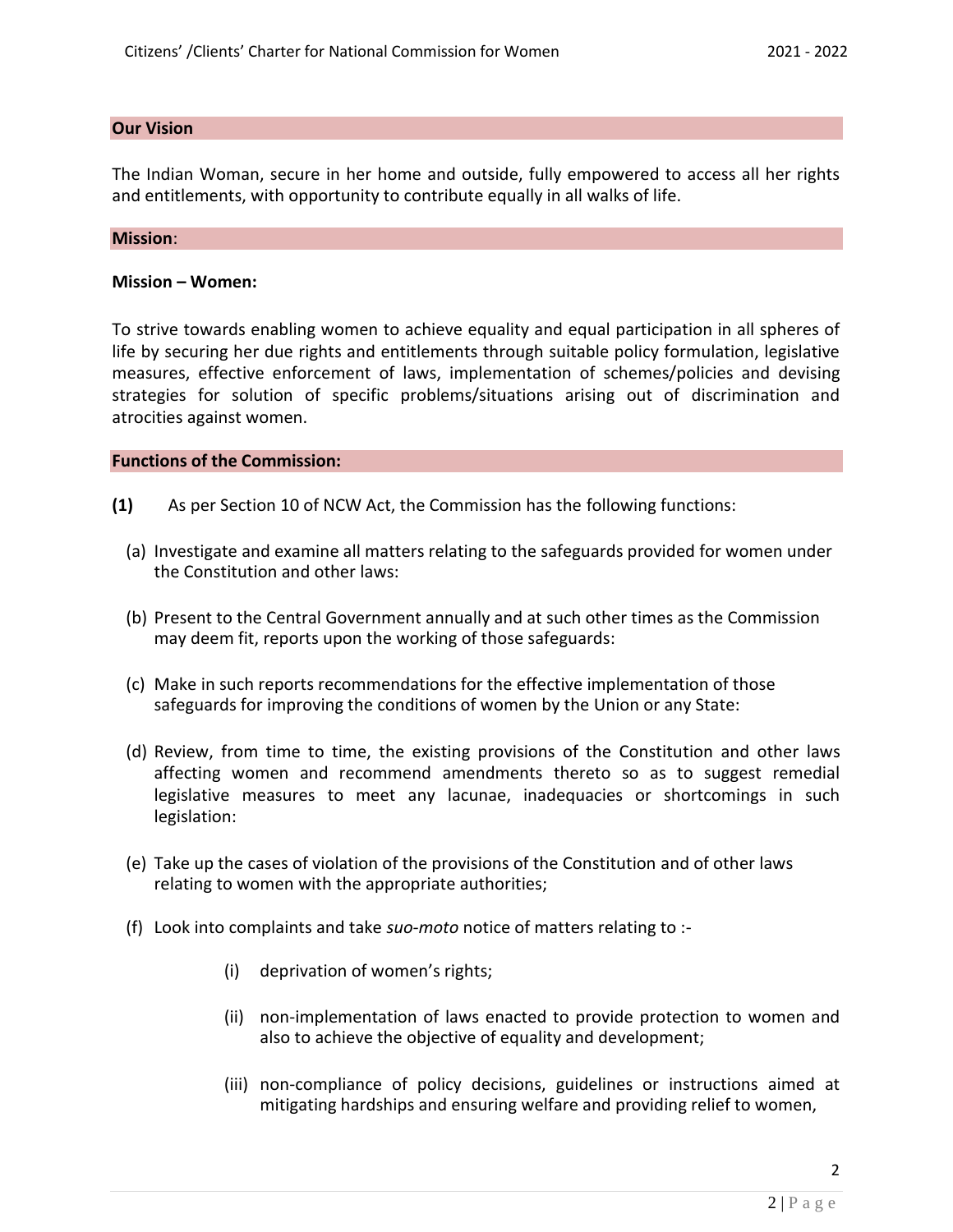and take up the issues arising out of such matters with appropriate authorities;

- (g) Call for special studies or investigations into specific problems or situations arising out of discrimination and atrocities against women and identify the constraints so as to recommend strategies for their removal;
- (h) undertake promotional and educational research so as to suggest ways of ensuring due representation of women in all spheres and identify factors responsible for impeding their advancement, such as lack of access to housing and basic services, inadequate support services and technologies for reducing drudgery and occupational health hazards and for increasing their productivity;
- (i) Participate and advise on the planning process of socio-economic development of women;
- (j) Evaluate the progress of the development of women under the Union and any State;
- (k) inspect or cause to be inspected a jail, remand home, women's institution or other place of custody where women are kept as prisoners or otherwise, and take up with the concerned authorities for remedial action, if found necessary;
- (l) Fund litigation involving issues affecting a large body of women;
- (m)Make periodical reports to the Government on any matter pertaining to women and in particular various difficulties under which women toil;
- (n) Any other matter that may be referred to it by the Government.

## **Our Customers/ Clients**

| SI. No | <b>Stakeholders / Customers/ Clients</b>                                            |
|--------|-------------------------------------------------------------------------------------|
|        | All Citizens particularly women. Any women who has a grievance or who needs support |
|        | to lead a better life.                                                              |
|        | Central Govt. Ministries / Departments and other offices.                           |
| 3      | State Women Commissions, State Govts. / UT Administrations.                         |
| 4.     | District and local level administrations.                                           |
| 5.     | NGOs and other activists in the field of Women's Rights                             |
| 6.     | <b>Civil Society Organizations</b>                                                  |
| 7.     | University / academic and Research Organization                                     |
| 8.     | Independent legal and other experts                                                 |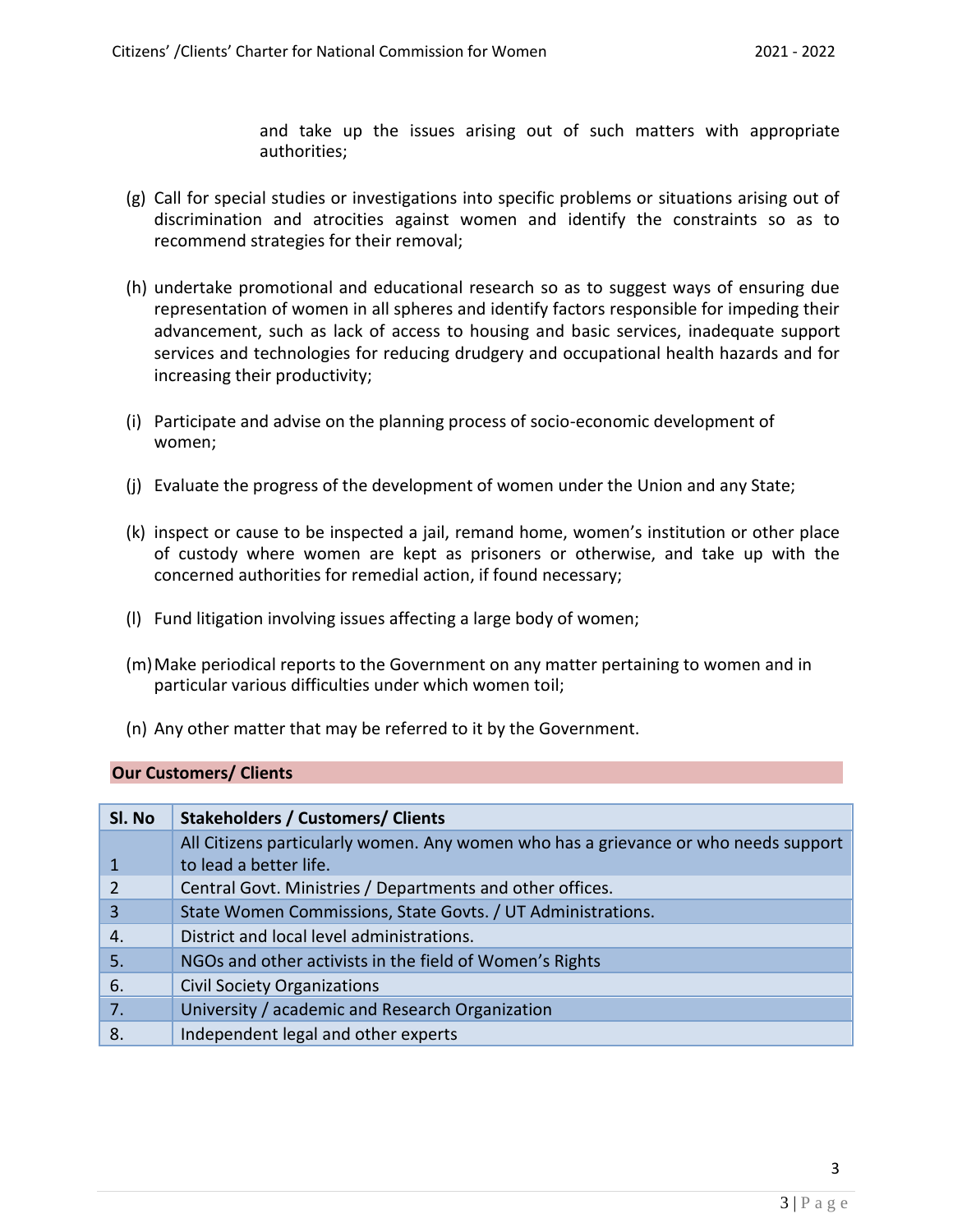## **Our Services:**

- i) To provide a legal framework which adequately addresses the problems of women through studying and monitoring all matters relating to the constitutional and legal safeguards provided for women.
- ii) To address the problem of unequal status of women obtaining in every sphere of life and make policy recommendations for the same.
- iii) To fulfil the surveillance functions as well as facilitate redressal of grievances of women and to look into complaints and take *suo-moto* notice of the cases relating to
	- (a) Deprivation of the rights of women in order to provide support, legal or otherwise.
	- (b) Non compliance of policy decisions, guidelines or instructions aimed at mitigating hardships and ensuring welfare and providing relief to women.
- iv)to enable women to equally benefit from the process of development by participating and advising on the planning process of socio- economic development of women and evaluating the progress of the same .

#### **Service Standards**

We strive for protection of Women's Right by:

Investigation and examination of the legal safeguards provided for women under the constitution and other laws and recommend to Government measures for their effective implementation;

Review the existing provisions of the Constitution and other laws affecting women and recommend amendments to meet any lacunae, inadequacies or shortcomings in such laws;

Look into complaints and take *suo-moto* notice of matters relating to deprivation of women's rights, etc. and take up the issues with appropriate authorities;

Take up studies/research on issues of relevance to women, participate and advise in the planning process for socio-economic developments of women, evaluate the progress made thereof;

Inspect jails, remand homes etc. where women are kept under custody and seek remedial action wherever necessary.

NCW is not an implementing agency.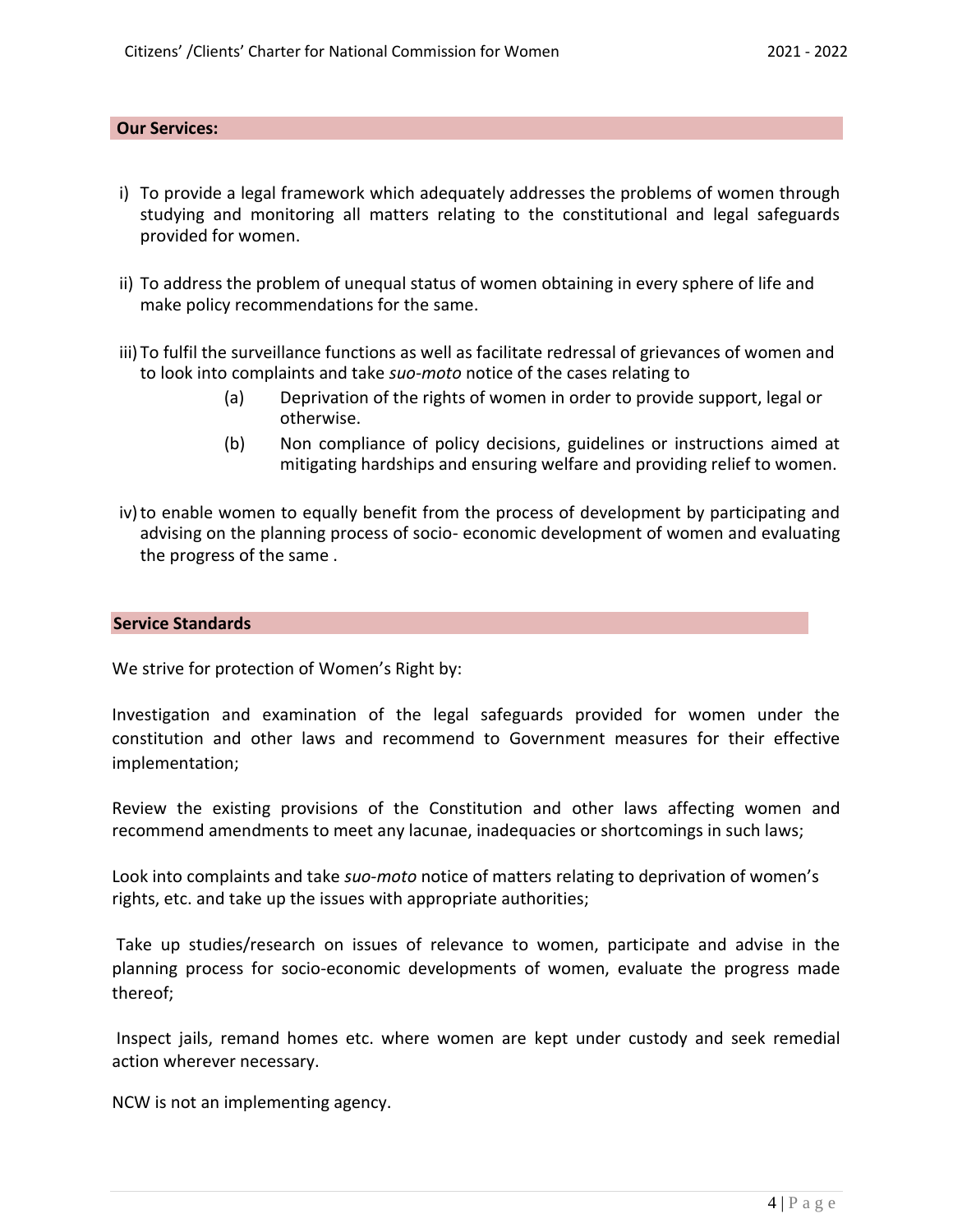## **REDRESSAL OF GRIEVANCES OF THE CITIZENS**

Grievances received in the Commission will receive instant attention.

Grievances can be addressed to:

**Shri A. Asholi Chalai, Joint Secretary, Designated Public Grievance Officer, National Commission for Women, Plot No. 21, FC 33, Jasola Institutional Area, New Delhi – 110025 Email : [jsncw-wcd@nic.in](mailto:jsncw-wcd@nic.in) 011 – 26944816**

## **INDICATIVE EXPECTATIONS FROM SERVICE RECIPIENTS**

We request Central / State governments / UT administrations / State Women Commission / organizations / NGOs / professional bodies / other concerned organizations and all citizens:

| S. No          | <b>Indicative Expectations From Service Recipients</b>                                          |
|----------------|-------------------------------------------------------------------------------------------------|
|                | To interact with the Commission to improve its efficiencies                                     |
| 2 <sup>1</sup> | To imbibe the spirit of protection, safeguarding & promoting safety of women                    |
| 3              | To honour and abide by the Rules and Regulations framed by Govt. towards protection<br>of women |
| 4              | To share information with other citizens on protection of women                                 |
|                | To adopt the precepts of protection of rights of women.                                         |

#### **List of Responsibility Centers**

National Commission of Women (NCW) does not have responsibility Centers.

**Date of next Review**

The Citizen's charter is issued in April, 2021. The next review date is due April, 2022.